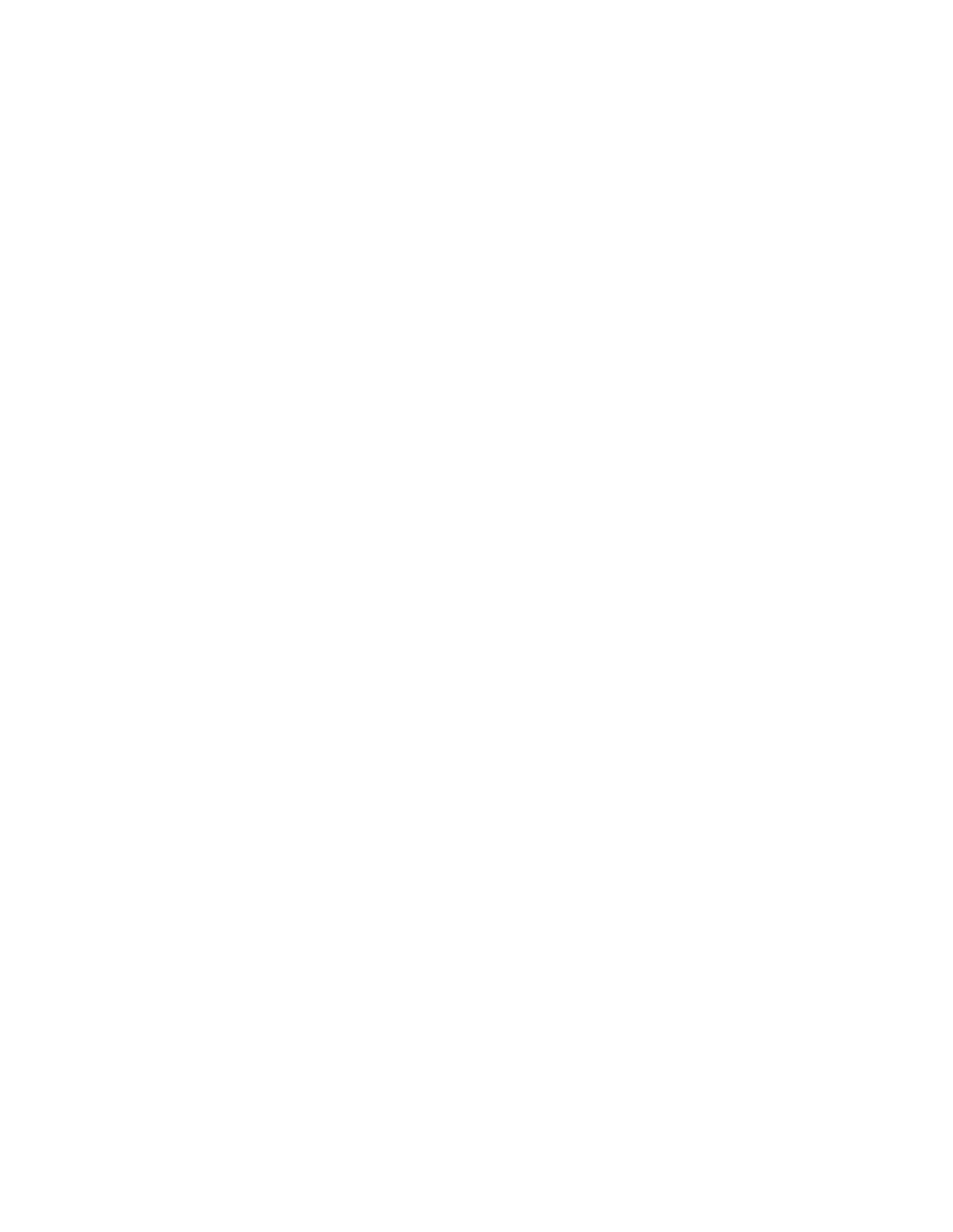#### **ABBREVIATIONS**

| <b>ADB</b>    |     | Asian Development Bank                                          |
|---------------|-----|-----------------------------------------------------------------|
| <b>DMC</b>    |     | developing member country                                       |
| <b>DRM</b>    | $-$ | disaster risk management                                        |
| <b>PCRAFI</b> |     | Pacific Catastrophe Risk Assessment and Financing<br>Initiative |
| TA            |     | technical assistance                                            |

#### **NOTE**

In this report, "\$" refers to United States dollars.

| <b>Vice-President</b><br><b>Director General</b><br><b>Director</b> | Stephen Groff, Operations 2<br>Ma. Carmela Locsin, Pacific Department (PARD)<br>Emma Veve, Urban, Social Development and Public Management<br>Division, PARD                                                                                                                                                                                                                                                                                                                                                                                                                                                                          |  |
|---------------------------------------------------------------------|---------------------------------------------------------------------------------------------------------------------------------------------------------------------------------------------------------------------------------------------------------------------------------------------------------------------------------------------------------------------------------------------------------------------------------------------------------------------------------------------------------------------------------------------------------------------------------------------------------------------------------------|--|
| <b>Team leader</b><br><b>Team members</b>                           | Hanna Uusimaa, Climate Change Specialist, PARD<br>Charlotte Benson, Principal Disaster Risk Management Specialist,<br>Sustainable Development and Climate Change Department (SDCC)<br>Ninebeth Carandang, Safeguard Specialist, PARD<br>Evaron Masih, Associate Project Analyst, PARD<br>Maria Melei, Senior Country Coordination Officer, PARD<br>Tatafu Moeaki, Senior Country Coordination Officer, PARD<br>Takako Morita, Counsel, Office of the General Counsel<br>S. Beatrice Olsson, Country Coordination Officer, PARD<br>Maria Vicedo Ferrer, Young Professional, PARD<br>Jean Williams, Senior Environment Specialist, PARD |  |

In preparing any country program or strategy, financing any project, or by making any designation of or reference to a particular territory or geographic area in this document, the Asian Development Bank does not intend to make any judgments as to the legal or other status of any territory or area.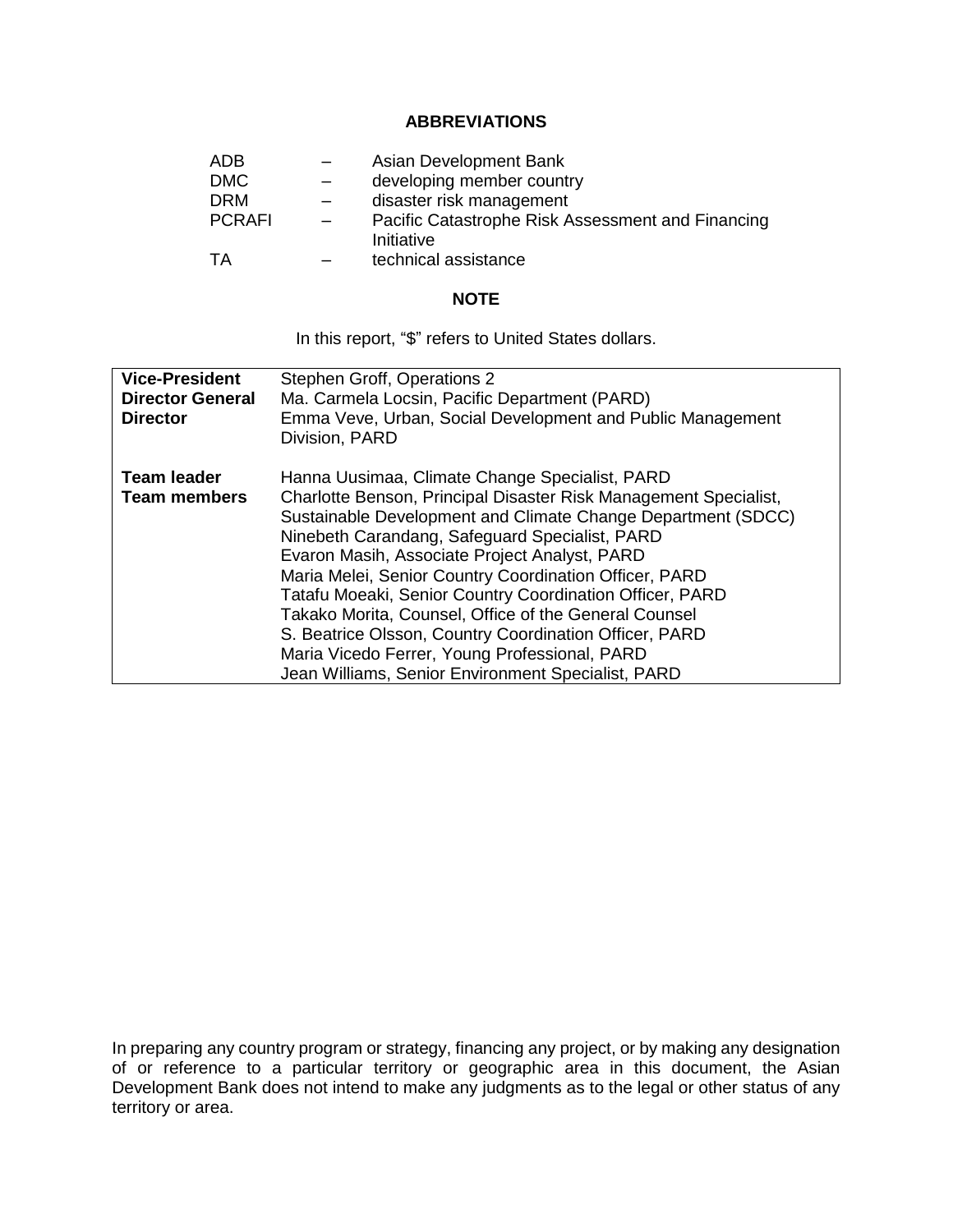## **CONTENTS**

| I.  | THE PROPOSED PROGRAM              |                                    |             |  |
|-----|-----------------------------------|------------------------------------|-------------|--|
| ΙΙ. |                                   | THE TECHNICAL ASSISTANCE           |             |  |
|     | А.                                | Justification                      | 1           |  |
|     | В.                                | <b>Outputs and Activities</b>      | $\mathbf 1$ |  |
|     | C.                                | Cost and Financing                 | 2           |  |
|     | D.                                | <b>Implementation Arrangements</b> | 2           |  |
|     | <b>APPENDIXES</b>                 |                                    |             |  |
| 1.  | Cost Estimates and Financing Plan |                                    | 5           |  |
| 2.  |                                   | <b>List of Linked Documents</b>    |             |  |

# **Page**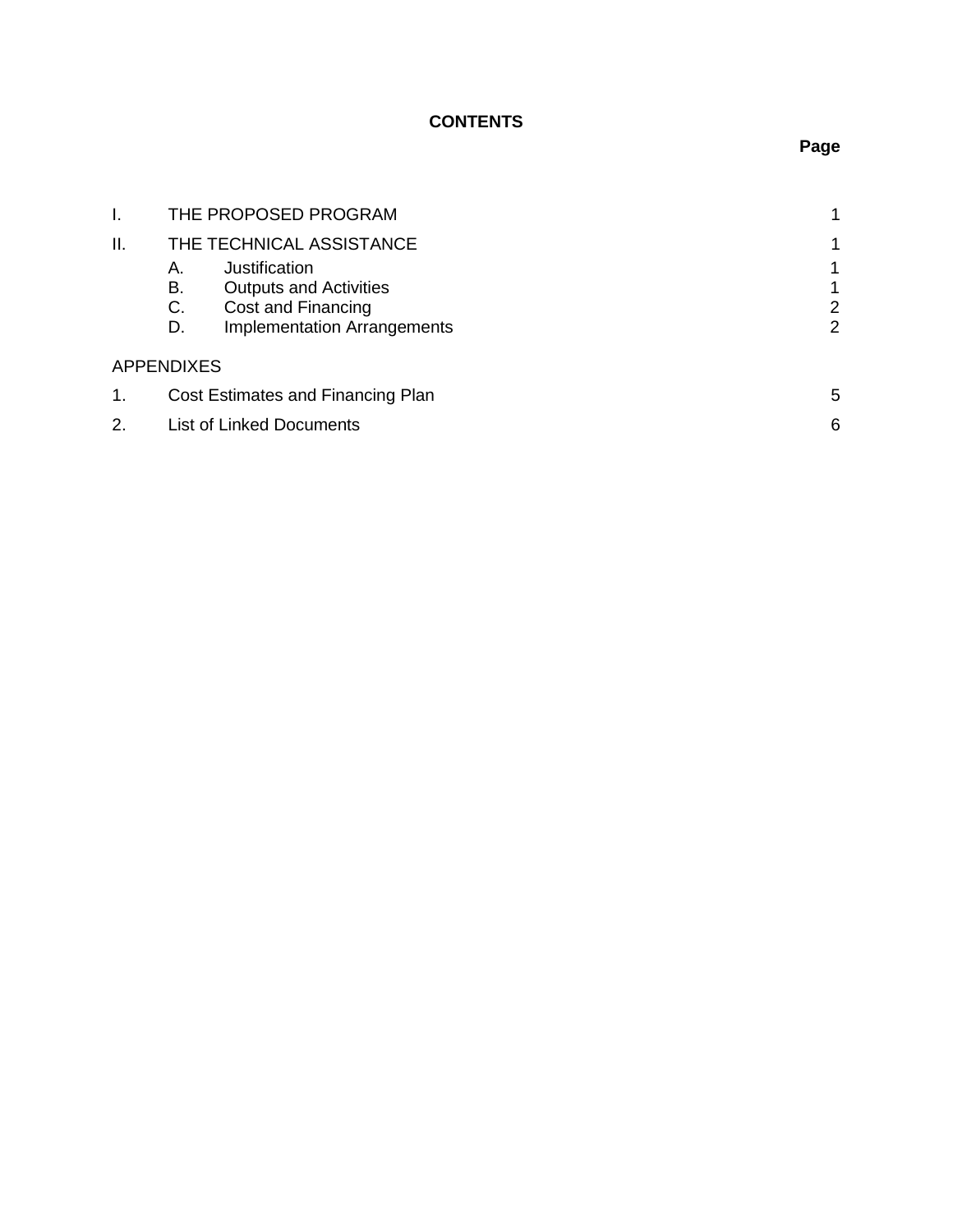### **I. THE PROPOSED PROGRAM**

1. The proposed program will improve the resilience (including financial preparedness) of the Pacific region to disasters triggered by natural hazards. The program will be financed through policy-based operations, which will provide selected Asian Development Bank (ADB) Pacific developing member countries (DMCs) with a source of contingent financing for disaster response, early recovery, and reconstruction activities.<sup>1</sup> The attached technical assistance (TA) will support the further strengthening of effective disaster risk management (DRM) in the participating DMCs, and the assessment of options for, and potential costs of and benefits from, a collaborative multicountry mechanism to provide contingent financing in the event of disasters triggered by natural hazards.

### **II. THE TECHNICAL ASSISTANCE**

### **A. Justification**

2. The transaction TA will support (i) regional collaboration on disaster risk financing, and (ii) priority long-term DRM activities in participating countries and at a regional level, to strengthen the resilience of institutions and communities. This will include advisory and capacity development support for DRM planning and governance, the mainstreaming of DRM into sector policies, the enhancement of post-disaster public financial management, and disaster preparedness measures. These activities will be prepared and implemented with gender considerations to ensure that the needs of both men and women are met.

3. This support cannot be provided though the program itself because the loan and grant amounts are intended for contingent financing associated with short-term, post-disaster, and early recovery financing needs. The loans and grants will be disbursed to the participating countries in the event of a disaster.

4. The program, including the attached TA, is included in the Pacific Regional Operation Business Plan 2017–2019, and is aligned with the Sendai Framework for Disaster Risk Reduction 2015–2030<sup>2</sup> and the regional Framework for Resilient Development in the Pacific.<sup>3</sup>

#### **B. Outputs and Activities**

5. **Output 1: Regional collaboration on disaster risk financing strengthened.** The TA will (i) support government efforts to improve the range of disaster risk financing instruments as appropriate to the disaster risks faced; and (ii) explore options for regional collaboration around contingent financing, to provide options for a sustainable regional mechanism for channeling disaster contingent financing, allowing funds to be replenished, additional countries to join, and other donors to contribute to the contingent funds. The mechanism would need to provide fast and efficient payments to DMCs after an eligible disaster, and follow best practices of good governance and financial management.

6. **Output 2: Disaster risk management in the participating countries strengthened.** The TA activities will build upon the policy actions achieved by the participating countries to access the policy-based financing, and will support the implementation of a program monitoring

 $\overline{a}$ <sup>1</sup> The program is included in ADB. 2017. *Regional Operations Business Plan: Pacific, 2018-2020*. Manila.

<sup>2</sup> United Nations Office for Disaster Risk Reduction. 2015. *The Sendai Framework for Disaster Risk Reduction, 2015– 2030*. Geneva.

<sup>3</sup> Pacific Community. 2016. *Framework for Resilient Development in the Pacific, 2017–2030*. Suva.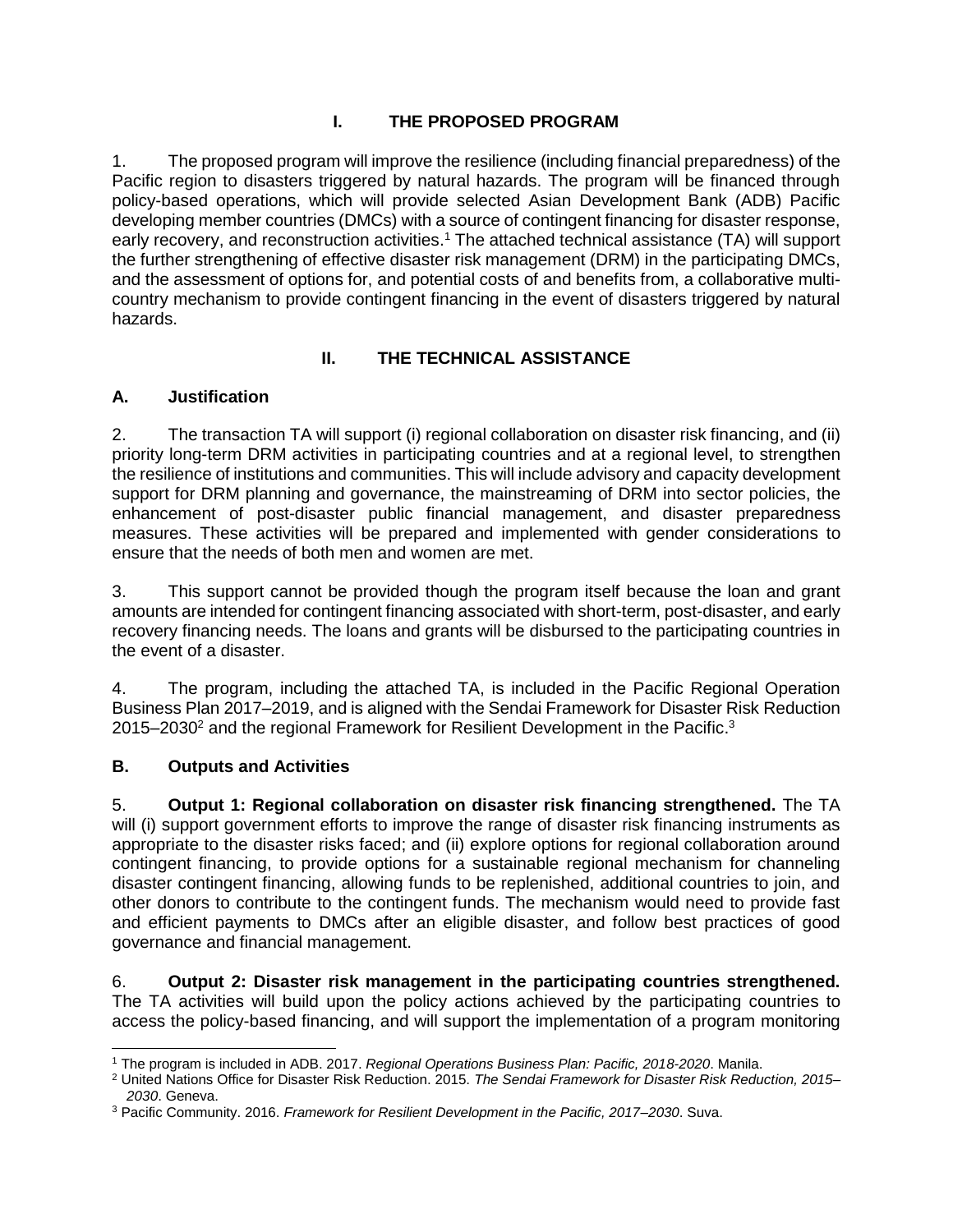framework to strengthen effective DRM systems further and enhance the countries' disaster resilience. Output 2 activities will also be closely coordinated with existing initiatives in the region to avoid duplications and increase efficiency, and may include the following actions:

- (i) Strengthen policy, governance, and institutional arrangements for DRM through support for the development or updating of national and local emergency management plans, the development of integrated policies and plans on climate change and DRM, and the incorporation of climate change and DRM considerations into national and subnational development and sector policies and plans with gender considerations; implement related capacity development for both men and women, including the conducting of national and local disaster drills; and improve national and regional coordination relating to disaster resilience and response.
- (ii) Improve gender-sensitive disaster- and climate-resilient investment planning processes and tools through support for the development and implementation of risksensitive land use plans; incorporate climate change and DRM considerations into building codes, including provisions for disability access and gender considerations; develop and implement climate change- and disaster-resilience screening tools for new investments based on gender-differentiated demands and needs; implement related capacity development; and share lessons.
- (iii) Expand disaster risk financing and the post-disaster budget execution capacity of national and subnational governments, including for the design of national disaster risk financing strategies, disaster contingency planning, post-disaster needs assessments, post-disaster budget allocation, execution and procurement, and expenditure tracking and reporting, through capacity development and the development of supporting documents and procedures (e.g., standard operating procedures, streamlined procurement practices, improved methodologies for gender-inclusive post-disaster need assessments, and pre-contracting arrangements for disaster response).

#### **C. Cost and Financing**

7. The TA is estimated to cost \$2.0 million, of which \$1.5 million will be financed on a grant basis by ADB's Technical Assistance Special Fund (TASF 6), and \$0.5 million by TASF-other sources. The key expenditure items are listed in Appendix 1.

8. Participating governments will provide counterpart support in the form of counterpart staff, office accommodation, office supplies, secretarial assistance, and other in-kind contributions. The governments have been informed that approval of the TA does not commit ADB to finance any ensuing project.

#### **D. Implementation Arrangements**

9. ADB will be the executing agency and will exercise overall responsibility for coordinating, supervising, and implementing all TA activities in close consultation with participating governments and their implementing agencies, which will include Ministries of Finance, Ministries of Planning, and National Disaster Management Offices, among others. Close coordination will be maintained with ADB resident missions, other development partners, and relevant regional organizations and bodies during TA implementation. The TA will be implemented over a period of 60 months. The activities are expected to commence in January 2018 and to be completed by December 2022.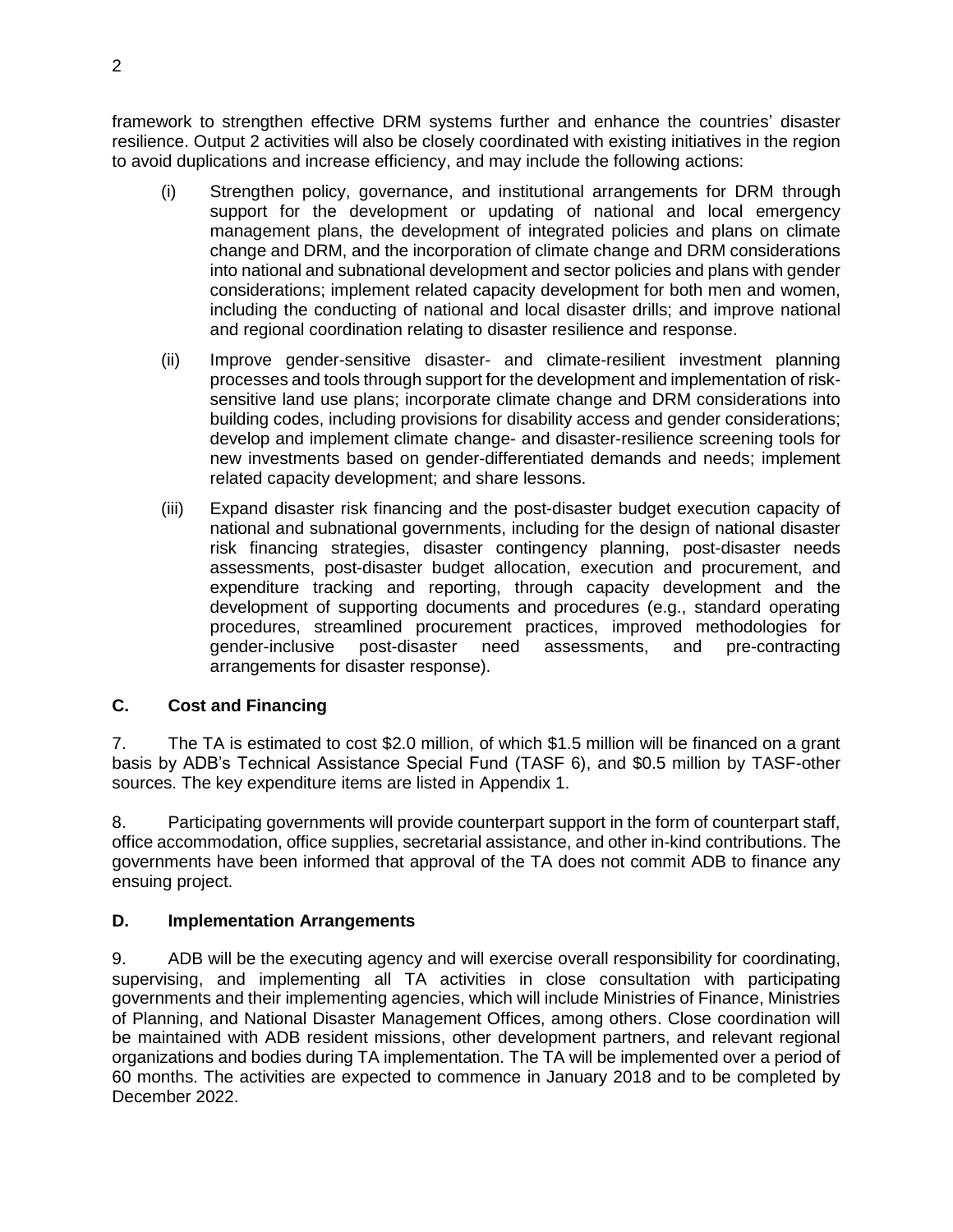| <b>Aspects</b>                   | <b>Arrangements</b>                                                                                                                                                      |                   |               |  |
|----------------------------------|--------------------------------------------------------------------------------------------------------------------------------------------------------------------------|-------------------|---------------|--|
| Indicative implementation period | January 2018-December 2022                                                                                                                                               |                   |               |  |
| Executing agency                 | <b>ADB</b>                                                                                                                                                               |                   |               |  |
| Implementing agencies            | Ministry of Finance equivalents, Ministry of Planning equivalents, National<br>Disaster Management Offices, and others to be identified in each<br>participating country |                   |               |  |
| Consultants                      | To be selected and engaged by ADB.                                                                                                                                       |                   |               |  |
|                                  | <b>ICS</b>                                                                                                                                                               | 100 person-months | \$1.4 million |  |
| <b>Disbursement</b>              | The TA resources will be disbursed following ADB's Technical Assistance<br>Disbursement Handbook (2010, as amended from time to time).                                   |                   |               |  |

#### **Table 1: Implementation Arrangements**

ADB = Asian Development Bank, ICS = Individual Consultant Selection, TA = technical assistance. Source: ADB.

**Consulting services.** The TA will finance international and national consulting services including an international DRM specialist and team leader (15 person-months, intermittent), a disaster risk financing and/or public financial management specialist (10 person-months), and a national project coordinator (40 person-months) recruited following individual consultant selection; and various international public financial management, disaster risk financing, DRM, climate change, gender, and relevant sector specialists to support DRM activities in participating countries (15 person-months), as well as financial management, administration, accounting, and legal experts to support the assessment of potential options for a regional contingent financing mechanism (20 person-months), using individual consultant selection to respond flexibly to program implementation and DMC needs.

10. Full terms of reference will be developed during program implementation based on the countries' needs. The outline terms of reference for consultants are in Appendix 3. ADB will engage the consultants in accordance with ADB's Procurement Policy (2017, as amended from time to time) and the associated Project Administration Instructions and TA Staff Instructions.<sup>4</sup> In line with Midterm Review of Strategy 2020 Action Plan (actions 2.9.2 and 2.10.2), consultants will be engaged based on output-based contracts.<sup>5</sup> Disbursements will be made in accordance with the ADB Technical Assistance Disbursement Handbook (2010, as amended from time to time).

 $\overline{a}$ 

<sup>4</sup> Terms of Reference for Consultants (accessible from the list of linked documents in Appendix 2).

<sup>5</sup> ADB. 2014. *Midterm Review of Strategy 2020, Action Plan.* Manila.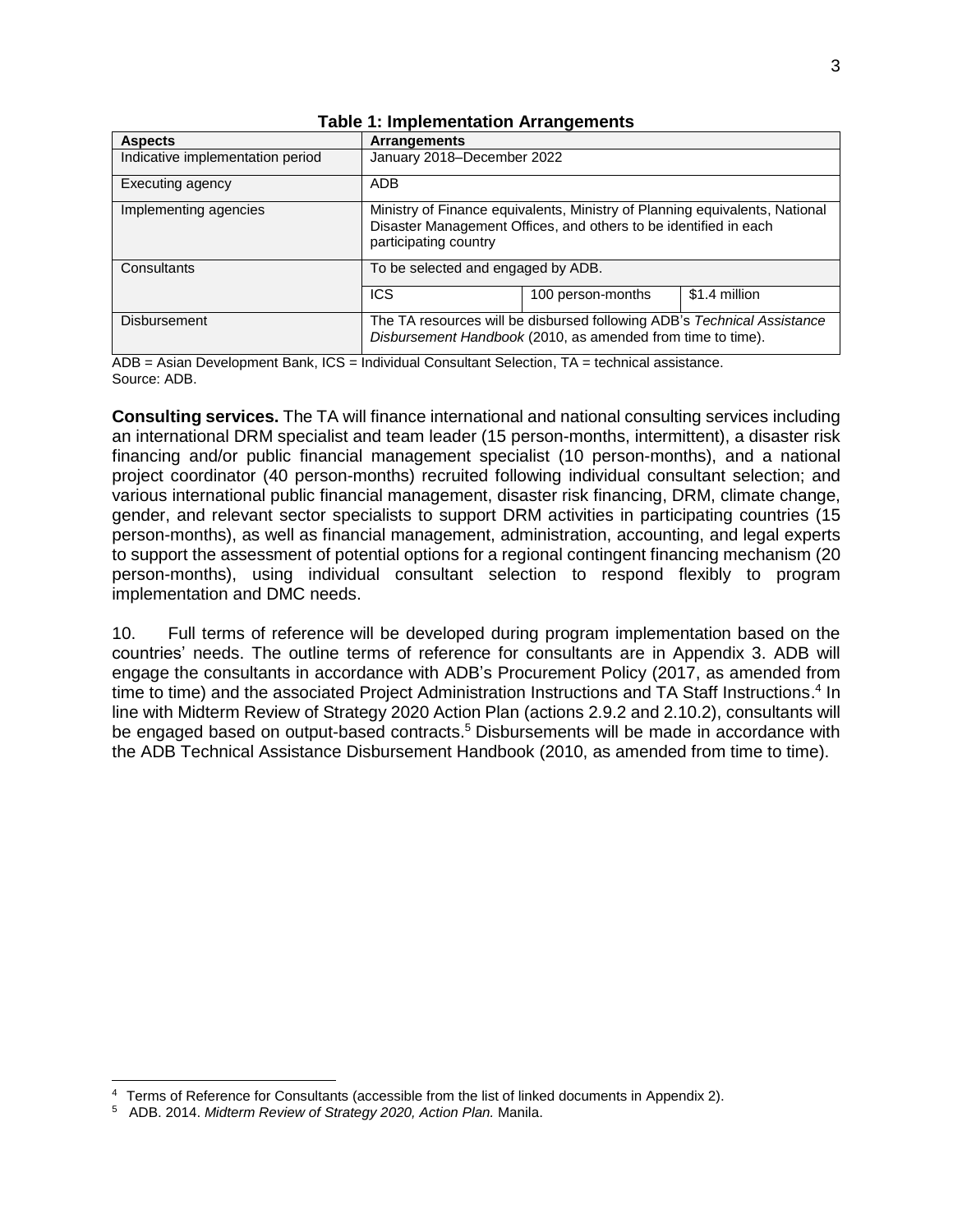#### **COST ESTIMATES AND FINANCING PLAN**

(\$'000)

| <b>Item</b>                            | Amount  |  |  |  |
|----------------------------------------|---------|--|--|--|
| A. Asian Development Banka             |         |  |  |  |
| Consultants                            |         |  |  |  |
| a. Remuneration and per diem           |         |  |  |  |
| International consultants              | 1,200.0 |  |  |  |
| National consultants<br>ii.            | 200.0   |  |  |  |
| Out-of-pocket expenditures<br>b.       |         |  |  |  |
| International and local travel         | 200.0   |  |  |  |
| 2. Training, seminars, and conferences | 200.0   |  |  |  |
| Contingencies<br>3.                    | 200.0   |  |  |  |
| Total                                  | 2.000.0 |  |  |  |

Note: The technical assistance (TA) is estimated to cost \$2.0 million, of which contributions from the Asian Development Bank are presented in the table above. The participating governments will provide counterpart support in the form of counterpart staff, office space, office supplies, secretarial assistance, and other in-kind contributions. The value of government contribution is estimated to account for 10% of the total TA cost.

<sup>a</sup> Financed by the Asian Development Bank's Technical Assistance Special Fund (\$1.5 million from TASF 6 and \$0.5 million from TASF-other sources).

Source: Asian Development Bank estimates.